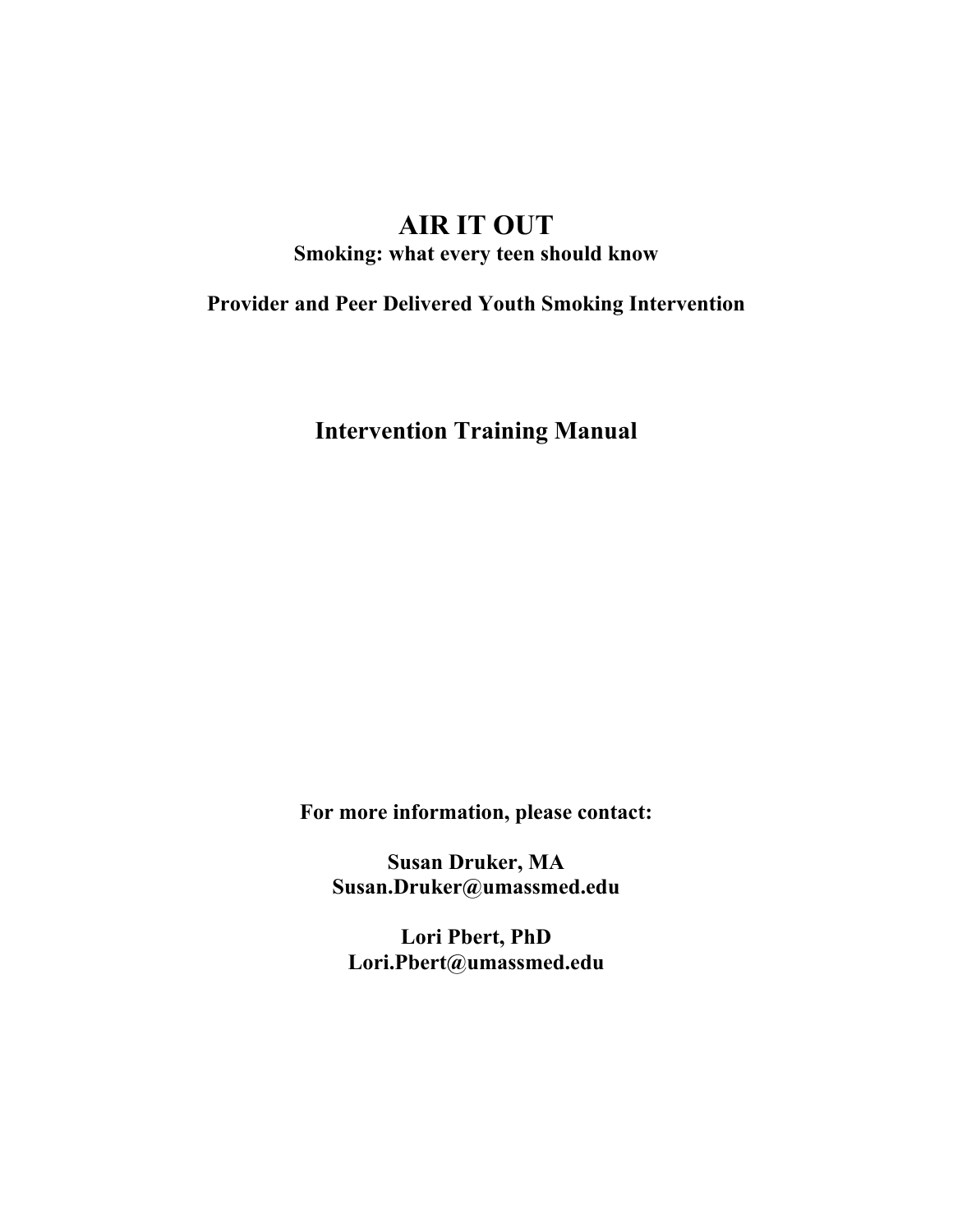#### **TRAINING OVERVIEW**

#### **Intervention Trainees:**

The Air it Out Program is designed to be delivered by pediatric health care providers (pediatricians, nurse practitioners, physician's assistants, and pediatric residents) (pages 3-5) and peer counselors (pages 6-11).

#### **Intervention Recipients:**

The Air it Out Program was delivered in the pediatric primary care office setting to all adolescents regardless of their smoking status. Pediatric providers delivered the intervention in person in the clinic during a regularly scheduled office visit. Peer counselors then met with the adolescent patients in the clinic for an initial 15-30 minute session immediately following the provider visit, and followed up with 10 minute telephone calls after 2, 6, 12 and 21 weeks.

#### **Goals of Training:**

- 1. To be able to implement the Air It Out intervention protocol using a patient-centered approach with a variety of patient types (nonsmoker, former smoker, smoker wishing to quit, smoker uninterested in quitting).
- 2. To increase awareness of health and social risks of smoking (short and long-term), benefits of quitting and nicotine addiction in adolescents.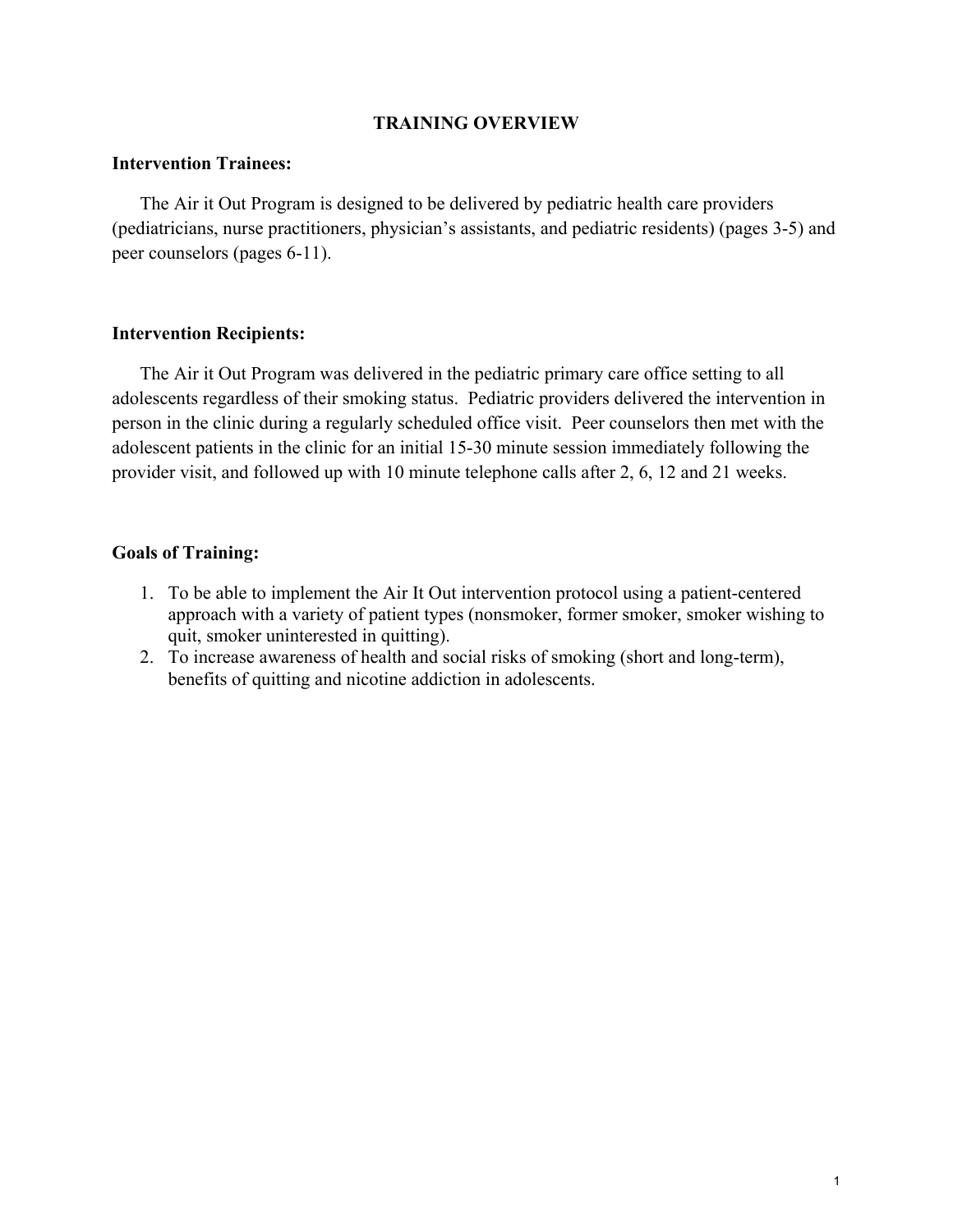## **PEDIATRIC PROVIDER TRAINING**

#### **OVERVIEW**

The provider-delivered component of the Air It Out Program was based on the 5A's model recommended by the U.S. Public Health Service clinical practice guideline and the American Academy of Pediatrics (AAP), adapted for use with adolescents. The intervention incorporated a patient-centered approach in which the providers ask about smoking, advise cessation or continued abstinence, and refer the patient to the peer counselor to develop a personalized strategy for cessation or maintained abstinence. A one-hour group session trained providers about adolescent smoking, nicotine addiction, health risks, benefits of quitting, and the provider's role. Clinical practice guidelines were presented and the peer counselor intervention was introduced. The providers practiced the intervention algorithm in pairs. Two to four weeks later providers met individually with the project director for practice and feedback to ensure fidelity to the algorithm. To evaluate the degree to which the provider faithfully executed their intervention algorithms patients were asked to complete a patient exit interview within 48 hours of their visit either in person or by telephone.

#### **TRAINING SCHEDULE**

| Week    | Time              | <b>TOPIC</b>            | <b>CONTENT</b>          |
|---------|-------------------|-------------------------|-------------------------|
|         | <sub>1</sub> hour | Project Kick-off        | PowerPoint presentation |
|         |                   |                         | (see Appendix A)        |
|         |                   |                         | Provider Algorithm (see |
|         |                   |                         | Appendix B)             |
| $2 - 4$ | .5 hours          | Individual session with | Provider Algorithm (see |
|         |                   | Project Director        | Appendix B)             |

 $TOTAL: 1.5 hours$